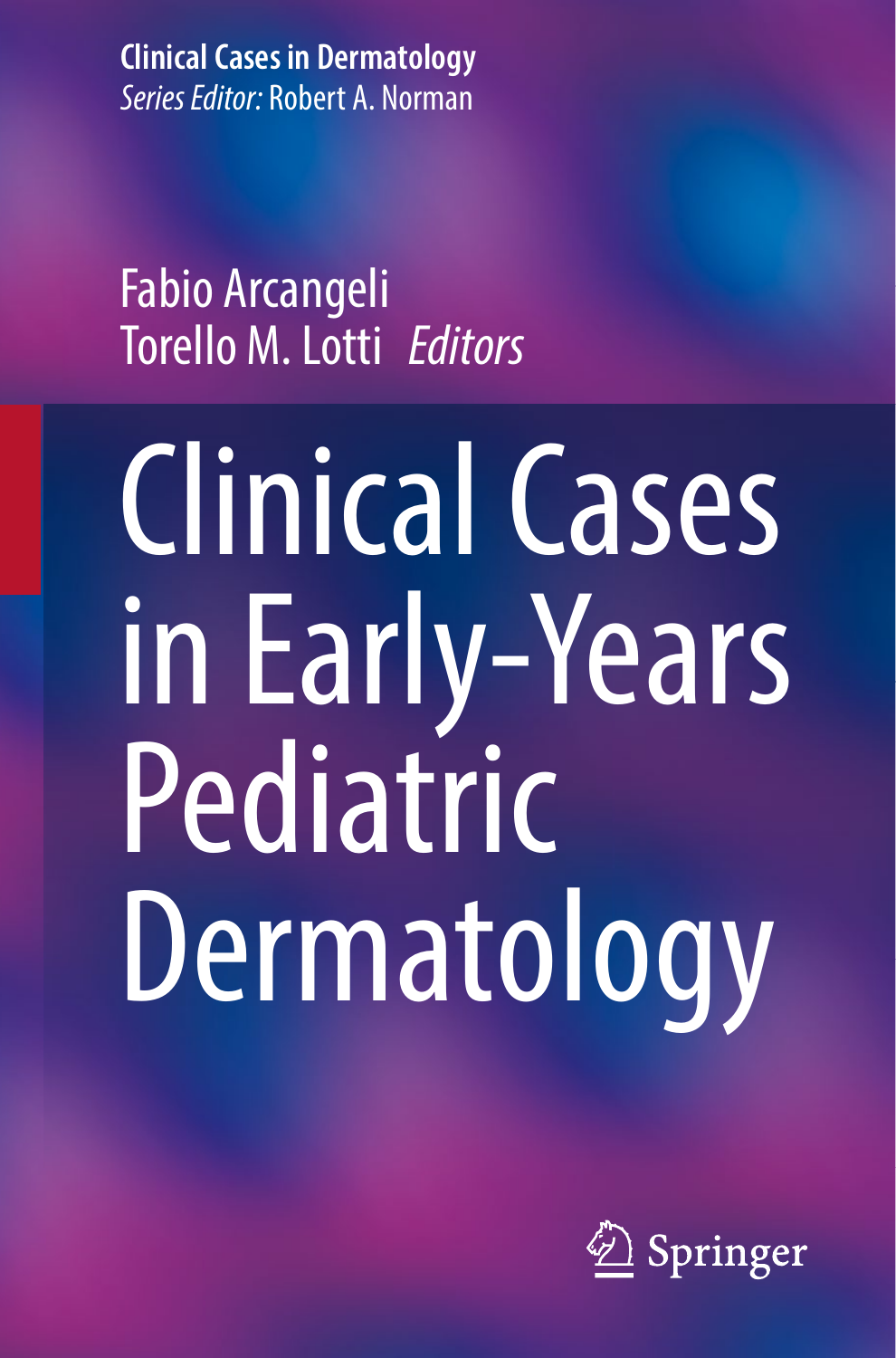### **Chapter 4 A Four- Year- Old Girl with Otalgia**



**Domenico Di Maria, Giuseppe Ruggiero, and Fabio Arcangeli**

A four-year-old caucasian girl complained of ear fullness, mild otalgia and poor otorrhea. The symptoms began in September and the girl came to ENT observation two months later.

At symptoms onset, the patient was seen by a pediatrician who prescribed oral antibiotic and cortisone therapy. After about two weeks the symptoms showed up again and therefore the same pediatrician prescribed intramuscular antibiotic and oral cortisone. Despite this the therapy was not effective and for this reason the mother took her daughter to the otolaryngologist.

The video-otoscopy showed the skin of the external auditory canal and the outer face of the left tympanic membrane hyperemic and covered with a whitish "patchy" cloth (Fig. [4.1\)](#page-2-0). The tympanometry was normal for both ears. The latter therefore excluded middle ear involvement (effusive otitis media, acute otitis media).

The clinical history documented that the symptoms began in September after a few days returning from a beach holiday.

D. Di Maria ENT Unit, "San Pio" Hospital of Benevento, Benevento, Italy

G. Ruggiero  $(\boxtimes)$ Dermatology Study Group of the Italian Federation of General Pediatricians, Rome, Italy

F. Arcangeli University of Rome "G.Marconi", Rome, Italy

© The Author(s), under exclusive license to Springer Nature 17 Switzerland AG 2022 F. Arcangeli, T. M. Lotti (eds.), *Clinical Cases in Early-Years Pediatric Dermatology*, Clinical Cases in Dermatology, [https://doi.org/10.1007/978-3-030-89089-6\\_4](https://doi.org/10.1007/978-3-030-89089-6_4#DOI)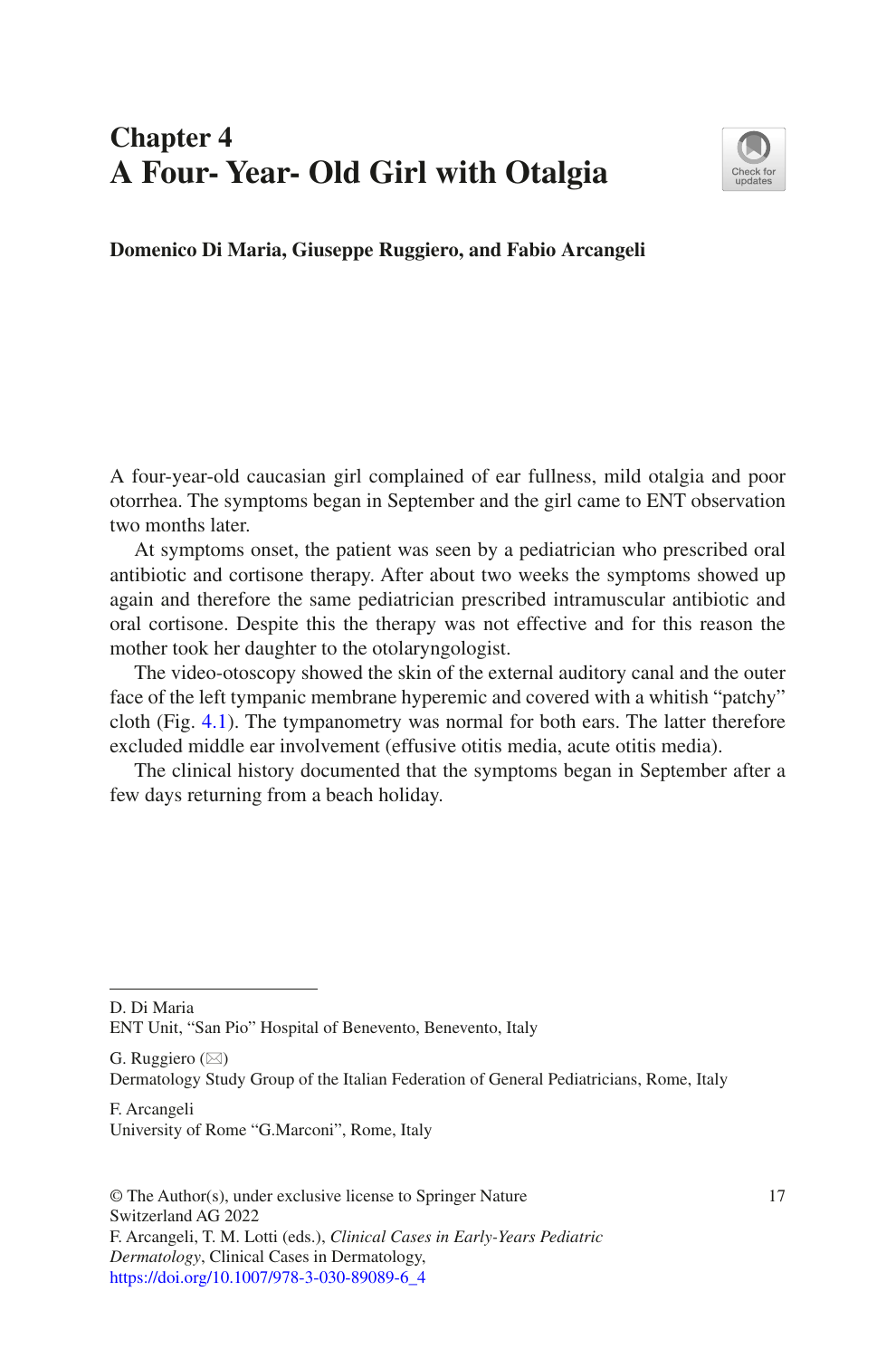<span id="page-2-0"></span>

**Fig. 4.1** Oto-endoscopic aspect of the left ear

**Based on the clinical history and photograph, which is your diagnosis?**

- 1. Acute bacterial external otitis
- 2. Otomycosis
- 3. Acute otitis media

#### **Diagnosis**

Otomycosis.

#### **Discussion**

The clinical history and the failure to respond to antibiotics and steroids therapy suggested the non-bacterial genesis of the disease. The normal tympanometry of both ears excluded a middle ear involvement.

The skin of the external auditory canal and the outer face of the left tympanic membrane appeared hyperemic and covered with a whitish "patchy" cloth. This is a typical feature of otomycosis.

Otomycosis is a fungal infection of the external ear canal. It has been estimated that otitis externa make up 5 to 20% of ear-related visits to ENTs. Most of these infections are caused by bacteria but 9 to 25% are caused by fungi (otomycosis)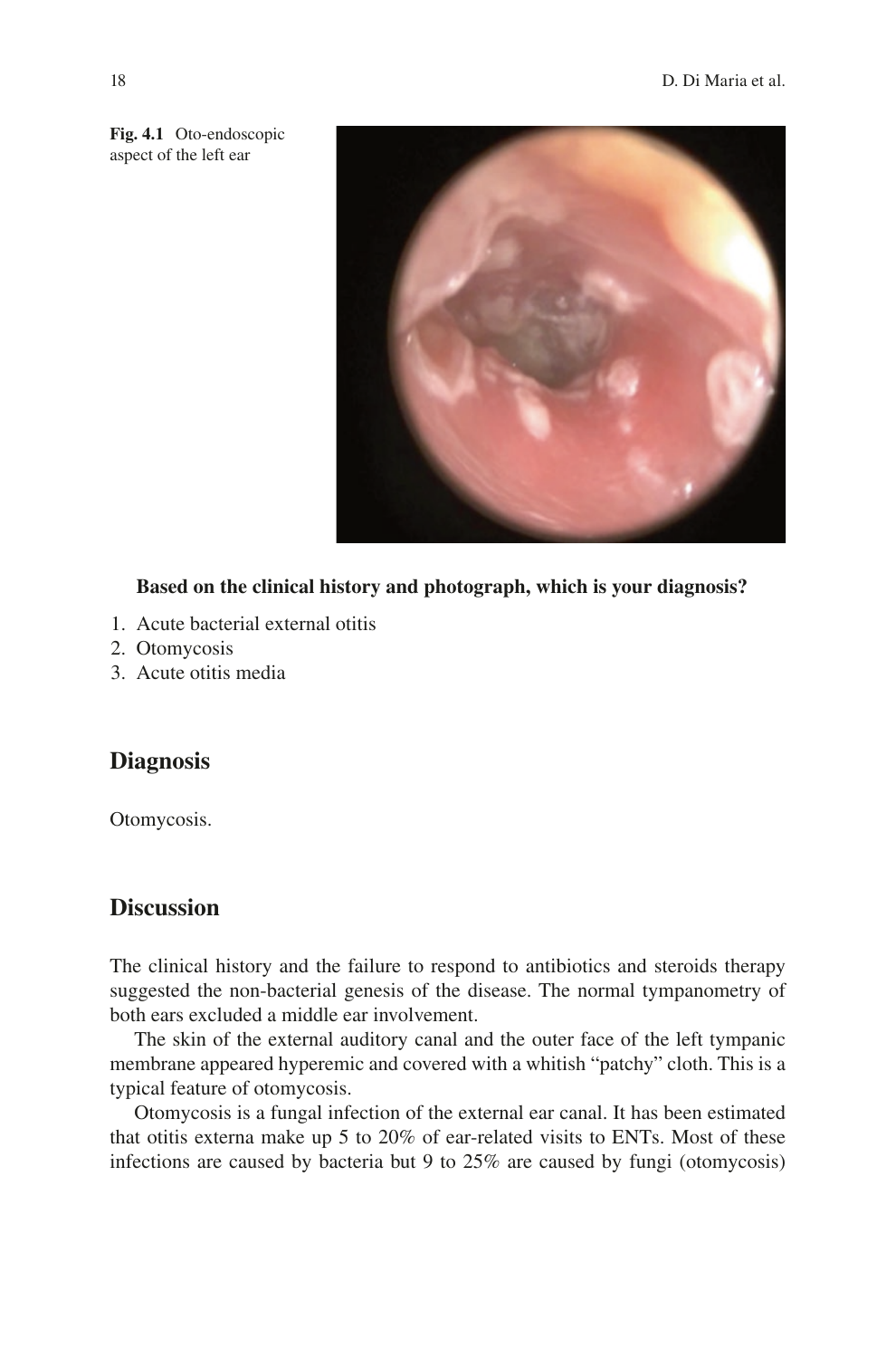[\[1](#page-4-0)[–3](#page-4-1)]. The otomycosis involves the external ear canal squamous epithelium and is characterized by pruritus, occasional otalgia and sometimes hypoacusia [[3,](#page-4-1) [4\]](#page-4-2). Predisposing factors are considered: a failure in the ear's defense mechanisms (changes in the coating epithelium, changes in pH, quantitative and qualitative changes in ear wax), bacterial infections, hearing prosthesis, self-inficted trauma (use of q-tips to clean the ear), swimming, broad spectrum antibiotic agents, steroids and cytostatic medications, neoplasia and immune disorders. All of these can cause an highest susceptibility to the fungal infections [\[4](#page-4-2), [5](#page-4-3)].

In pediatric age, a relevant aspect of antifungal therapy is the handling and safety of the chosen drug. Our patient was treated with Ozoile (Stable Ozonides with Vitamin E acetate) which acts as a biological inducer and regulates the main metabolic pathways. Ozoile also stimulates the endogenous defense system and through the regulation of gene transcription promotes tissue regeneration and damageinjury repair.

It has a broad-spectrum microbicide activity due to its high affnity for the lipoprotein components of the bacterial and fungal wall and for the oxidizing action (Table [4.1](#page-3-0)).

After three weeks of therapy, complete clinical recovery was achieved without any complications (Fig. [4.2](#page-4-4)).

| Time (h)              | $\overline{4}$ | 12            | 24            | 48            |
|-----------------------|----------------|---------------|---------------|---------------|
| Sample                | <b>OZOILE</b>  | <b>OZOILE</b> | <b>OZOILE</b> | <b>OZOILE</b> |
| E. coil               | 99,40          | 99,99         | 98,20         | 98,20         |
| P. aeruginosa         | 99,99          | 99,99         | 98,99         | 98,99         |
| S. aureus             | 99,07          | 99,99         | 99,70         | 99,70         |
| C. abicans            | 99,99          | 99,99         | 99,99         | 99,99         |
| C. glabrata           | 99,99          | 99,99         | 99,99         | 99,99         |
| A. niger              | -              | -             | -             | -             |
| G. vaginalis          | 87,50          | 99,99         | 99,99         | 99,99         |
| P. mirabilis          | 96,47          | 99,99         | 99,99         | 99,99         |
| P. acnes              | 99,99          | 99,99         | 99,99         | 99,99         |
| E. faecalis           | 82,77          | 99,99         | 99,99         | 99,99         |
| S. epidermidis        | 99,99          | 99,99         | 99,99         | 99,99         |
| T. mentacrophytes     | 99,99          | 99,99         | 99,99         | 99,99         |
| S. agalactiae         | 48,75          | 99,99         | 99,99         | 99,99         |
| E. cloacae            | 68,60          | 99,99         | 99,99         | 99,99         |
| B. cepacia            | 90,00          | 99,99         | 99,99         | 99,99         |
| k. oxytoca            | 99,99          | 99,99         | 99,99         | 99,99         |
| A. baumannii          | 99,99          | 99,99         | 99,99         | 99,99         |
| C. pseudodiphterticum | 99,99          | 99,99         | 99,99         | 99,99         |

<span id="page-3-0"></span>**Table 4.1** The broad-spectrum activity of Ozoile